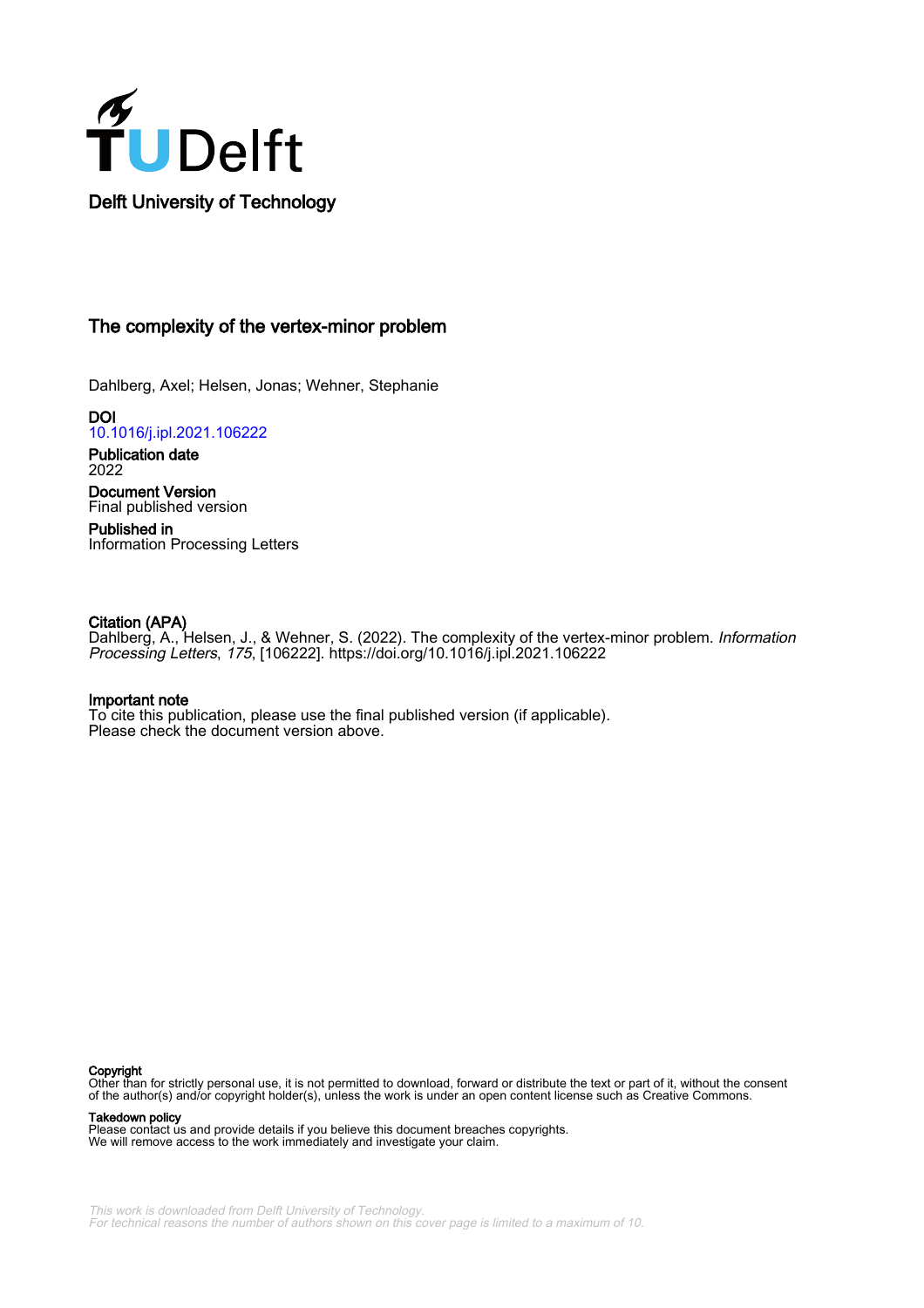Contents lists available at [ScienceDirect](http://www.ScienceDirect.com/)

# Information Processing Letters

[www.elsevier.com/locate/ipl](http://www.elsevier.com/locate/ipl)

# The complexity of the vertex-minor problem

Axel Dahlberg <sup>∗</sup>, Jonas Helsen, Stephanie Wehner

*QuTech - TU Delft, Lorentzweg 1, 2628CJ Delft, the Netherlands*

#### A R T I C L E I N F O A B S T R A C T

*Article history:* Received 14 November 2019 Received in revised form 1 June 2021 Accepted 2 November 2021 Available online 22 November 2021 Communicated by L. Kowalik

*Keywords:* Vertex-minor Computational complexity Circle graphs NP-complete

#### **1. Introduction**

A central problem in graph theory is the study of 'substructures' of graphs. These substructures are usually defined as the graphs that can be reached from a starting graph by a given set of graph operations. An well-studied example of such a substructure is the graph minor, where the central question is to decide whether a graph *G* can be transformed into a graph *H* through the successive application of vertex deletions, edge deletions, and edge contractions [\[1\]](#page-8-0). If this is the case we call *H* a minor of *G*. Many graph properties, such as planarity, can be tested by checking whether a graph has certain minors. In particular the Robertson-Seymour theorem [\[2\]](#page-8-0) states that every set of graphs which is closed under taking minors is characterized by a finite set of forbidden minors.<sup>1</sup> To check if a graph is in the set, one can therefore check whether it contains one of the forbidden minors. For example, the set of planar graphs is closed under taking minors [\[3](#page-8-0)] and so is the set of graphs of tree-width at most *k*, since tree-width can not increase under taking minors [[4](#page-8-0)]. The problem

Corresponding author.

A graph *H* is a vertex-minor of a graph *G* if it can be reached from *G* by the successive application of local complementations and vertex deletions. Vertex-minors have been the subject of intense study in graph theory over the last decades and have found applications in other fields such as quantum information theory. Therefore it is natural to consider the computational complexity of deciding whether a given graph *G* has a vertex-minor isomorphic to another graph *H*. Here we prove that this decision problem is NP-complete, even when restricting *H* and *G* to be circle graphs, a class of graphs that has a natural relation to vertex-minors.

© 2021 The Author(s). Published by Elsevier B.V. This is an open access article under the CC BY license [\(http://creativecommons.org/licenses/by/4.0/\)](http://creativecommons.org/licenses/by/4.0/).

> (MINOR) of deciding whether a graph *H* is a minor of *G* is NP-complete when both *H* and *G* are part of the input to the problem [\[5](#page-8-0)]. However, given a fixed *H*, we can define the problem (*H*-MINOR) of deciding whether *H* is a minor of *G*, where only *G* is part of the input. As shown in Robertson & Seymour's seminal series of papers [\[2\]](#page-8-0), *H*-MINOR is solvable in cubic time for any graph *H*.

> Since then a great variety of minor-relations has been defined and for many of those the complexity has been studied. Recently, minor-relations related to the graph operation of local complementation, i.e. vertex- and pivotminors, have received particular attention. These two minor structures have been studied within the graph theory community [\[6–9](#page-8-0)] but have also found surprising applications outside of it, notably in the field of quantum infor-mation science [\[10–15\]](#page-8-0). Similarly to tree-width for minors, a complexity measure of graphs called *rank-width* can not decrease under taking vertex-minors. Furthermore, it has been shown that every set of graphs with bounded rankwidth which is closed under taking vertex-minors is characterized by a finite set of forbidden vertex-minors. Examples of such sets include the set of distance-hereditary graphs, since these are exactly the graphs with rank-width one [[6\]](#page-8-0). Another example of a set of graphs characterized by a finite set of forbidden vertex-minors are the circle









*E-mail address:* [ipl@valleymnt.com](mailto:ipl@valleymnt.com) (A. Dahlberg).

<sup>1</sup> Also called obstructions.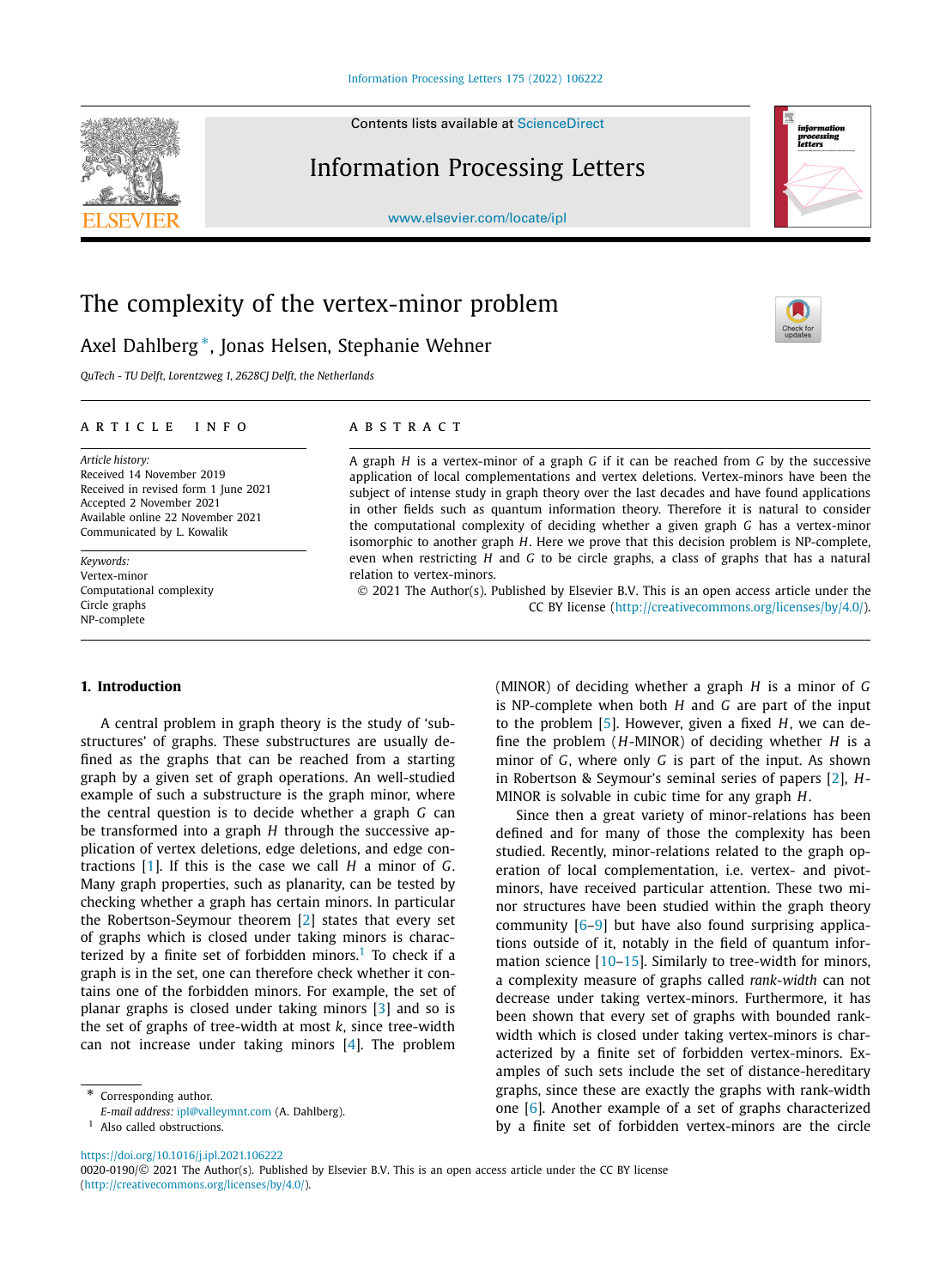graphs [\[16\]](#page-8-0), however, this set has unbounded rank-width ([[17](#page-8-0), Proposition 6.3] and [\[18\]](#page-8-0)).

The complexity of the vertex- and pivot-minor decision problems was a notable open problem (see question 7 in [[19](#page-8-0)]). Recently it was proven in [\[20\]](#page-8-0) that the pivot-minor problem is NP-complete if both *G* and *H* are part of the input to the problem, but the complexity of the vertex-minor problem was left open. In [\[21\]](#page-8-0) we proved, in the context of quantum information theory, the NP-completeness of the labeled version of the vertex-minor problem, i.e. the problem of deciding if *H* is a vertex-minor of the graph *G*, taking labeling into account. The labeled version of the vertex-minor problem is relevant in the context of quantum information theory since there the vertices of the graph correspond to physical qubits in, for example, a quantum network. However we did not discuss the complexity of the related problem of deciding whether *G* has a vertex-minor isomorphic to *H* (on any subset of the vertices). Here we close this gap, proving that the unlabeled version of the vertex-minor problem is also NP-complete. Moreover we prove that ISO-VERTEXMINOR remains NPcomplete even when *H* is restricted to be a star graph and *G* a circle graph. To avoid confusion with the problems studied in [\[21](#page-8-0)] we will call the unlabeled version of the vertex-minor problem ISO-VERTEXMINOR.

In  $[21]$  $[21]$  $[21]$ , we introduced the problem of deciding if a graph allows for a *semi-ordered Eulerian tour* (SOET) and used this to prove hardness of the labeled VERTEXMINORproblem. Here we make use of a related reduction, however, using an unlabeled version of the SOET-problem (ISO-SOET). Although similar in nature, the hardness of the labeled version of the SOET-problem does not imply hardness of the unlabeled version and a substantially different proof is needed. The construction in [\[21](#page-8-0)] relies critically on the fact that the set of vertices *V* of the SOET are fixed in advance. Without this assumption the argument falls apart and additional ingredients are required. For example, in [\[21](#page-8-0)] we introduced a mapping, from 3-regular graphs to 4-regular multi-graphs, which we called the *triangular expansion*. The vertices from the original 3-regular graph have specific roles in the triangular expansion, which is not invariant under relabeling of the vertices. To take this into account, we introduce here a different mapping, also from 3-regular graphs to 4-regular multi-graphs, which we call the  $K_3$ -expansion.

Our work resolves the problem left open in [\[20\]](#page-8-0). However the related question posed in [\[19\]](#page-8-0) where *H* is fixed and thus not part of the input to the problem, still remains open. Even though our work in this paper does not answer the second question directly, it excludes the possibility that the problem where *H* is part of the input is in P.

The paper is organized as follows: in section 2 we recall relevant graph theoretic notions such as vertex-minors and circle graphs. We also discuss the concept of semi-ordered Eulerian tours. In section [3](#page-5-0) we prove the main result: the NP-completeness of the vertex-minor problem.

#### **2. Preliminaries**

In this section we review relevant graph theoretical notions. We begin by recalling the local complementation op-

eration and the notion of vertex-minors before discussing a class of graphs called circle graphs. Here we also recall the notion of a semi-ordered Eulerian tour, which was introduced in [\[21\]](#page-8-0), and connect it to the unlabeled version of the vertex-minor-problem on circle graphs.

We will denote graphs by capital letters: *G, H, F , R,.*.. Graphs are assumed to be simple unless otherwise indicated. The vertex-set of a graph *G* is denoted *V (G)* and the edge-set is denoted  $E(G)$ . Give a vertex  $v$  in a graph  $G$ we denote the neighborhood of *v* (the set of vertices adjacent to  $v$  in  $G$ ) by  $N_v$ . Given a graph  $G$  and a subset of its vertices *V* we will denote the induced subgraph of *G* on those vertices by *G*[*V* ]. We denote the fully connected graph on *n* vertices as *Kn*.

We denote words, i.e. ordered sequences of elements of a set (with repetition) by boldface letters, i.e. *X*, *Y*, *Z*, .... We denote the mirroring (reversing of the ordering of its letters) of a word *X* by *X*. Throughout this paper we use the following notation for sets of consecutive natural numbers

$$
[n] \equiv \{i \in \mathbb{N} : 0 \le i < n\} \tag{1}
$$

### *2.1. Vertex-minors*

We review the definition of local complementation:

**Definition 1** *(Local complementation).* A local complementation *τ<sup>v</sup>* is a graph operation specified by a vertex *v*, mapping a graph *G* to  $\tau$ <sup>*v*</sup> (*G*) by replacing the induced subgraph on the neighborhood of  $v$ , i.e.  $G[N_v]$ , by its complement. The neighborhood of any vertex *u* in the graph  $\tau$ <sup>*v*</sup> (*G*) is therefore given by

$$
N_u^{(\tau_v(G))} = \begin{cases} N_u \Delta(N_v \setminus \{u\}) & \text{if } (u, v) \in E(G) \\ N_u & \text{else,} \end{cases}
$$
(2)

where  $\Delta$  denotes the symmetric difference between two sets.

Given a sequence of vertices  $\mathbf{v} = v_1 \dots v_k$ , we denote the induced sequence of local complementations, acting on a graph *G*, as

$$
\tau_{\mathbf{v}}(G) = \tau_{v_k} \circ \cdots \circ \tau_{v_1}(G). \tag{3}
$$

A graph *H* that can be reached from another graph *G* using local complementations and vertex-deletions is called a *vertex-minor* [[6\]](#page-8-0) and is formally defined as:

**Definition 2** *(Vertex-minor).* A graph *H* is called a vertexminor of *G* if there exist a sequence of local complementations and vertex-deletions that maps *G* to *H*. If *H* is a vertex-minor of *G* we write this as

$$
H < G. \tag{4}
$$

Associated to the notion of vertex-minor is the natural decision problem: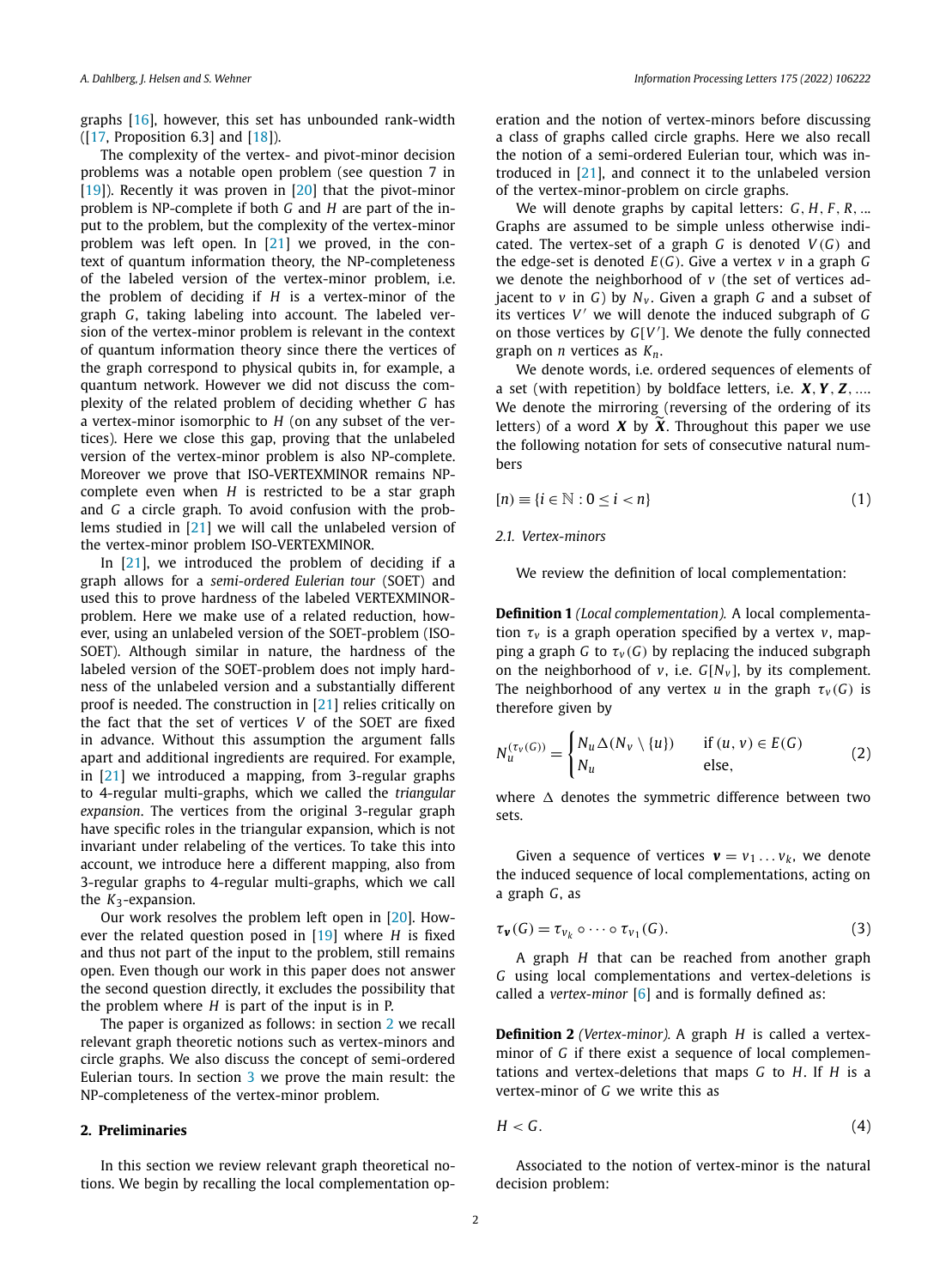<span id="page-3-0"></span>**Problem 1** *(ISO-VERTEXMINOR).* Given a graph *G* and a graph *H* decide whether there exists a graph  $\tilde{H}$  such that (1) *H* and  $\tilde{H}$  are isomorphic, and (2)  $\tilde{H} < G$ .

We can restrict this problem to a special case, where the graph *H* is a star-graph<sup>2</sup> on *k* vertices. We call this problem ISO-STARVERTEXMINOR. Note that we must only specify *k* as there exists only one star-graph on *k* vertices up to isomorphism. Formally we have

**Problem 2** *(ISO-STARVERTEXMINOR).* Given a graph *G* and an integer *k* decide whether there exists a subset *V'* of *V*(*G*) with  $|V'| = k$  and a star graph on *V*<sup> $\prime$ </sup> denoted  $S_{V'}$ such that  $S_{V'} < G$ .

### *2.2. Circle graphs*

Here we review circle graphs and representations of these under the action of local complementations. Circle graphs are also sometimes called alternance graphs since they can be described, as explained below, by a doubleoccurrence word such that the edges of the graph are the given by the alternances induced by this word. We will make use of this description here, which was introduced by Bouchet in [\[22](#page-8-0)] and also described in [[16](#page-8-0)]. This description is also related to yet another way to represent circle graphs, as Eulerian tours of 4-regular multi-graphs, introduced by Kotzig in [[23\]](#page-8-0). For an overview of the theory and history of circle graphs see for example the book by Golumbic [\[24](#page-8-0)].

#### *2.2.1. Double-occurrence words*

Let us first define double-occurrence words and equivalence classes of these. This will allow us to define circle graphs.

**Definition 3** *(Double occurrence word).* A double-occurrence word **X** is a word with letters in some set *V*, such that each element in *V* occurs exactly twice in *X*.

Given a double-occurrence word *X* we will write  $V(X) = V$  for its set of letters.

**Definition 4** *(Equivalence class of double-occurrence words).* We say that a double-occurrence word *Y* is equivalent to another *X*, i.e. *Y* ∼ *X*, if *Y* is equal to *X*, the mirror  $\hat{X}$  or any cyclic permutation of *X* or  $\widetilde{X}$ . We denote by  $d_X = \{Y : X\}$ *Y* ∼ *X*} the equivalence class of *X*, i.e. the set of words equivalent to *X*.

Next we define alternances of these equivalence classes, which will represent the edges of an alternance graph.

**Definition 5** *(Alternance).* An *alternance (u, v)* of the equivalence class  $d_X$  is a pair of distinct elements  $u, v \in V$  such that a double-occurrence word of the form *... u ... v ... u*  $\ldots v \ldots$  is in  $d_X$ .



Fig. 1. An example of a circle graph induced by the double-occurrence word *adcbaebced*.

Note that if  $(u, v)$  is an alternance of  $d<sub>X</sub>$  then so is  $(v, u)$ , since the mirror of any word in  $d_X$  is also in  $d_X$ .

**Definition 6** *(Alternance graph).* The alternance graph  $A(X)$ of a double-occurrence word *X* is a graph with vertices  $V(X)$  and edges given exactly by the alternances of  $d_X$ ,  $i.e.$ 

$$
E(\mathcal{A}(\mathbf{X})) = \{(u, v) \in V(\mathbf{X}) \times V(\mathbf{X}) : (u, v) \text{ is}
$$
  
an alternate of  $\mathbf{d}_{\mathbf{X}}$ . (5)

Note that since  $A(X)$  only depends on the equivalence class of *X*, the alternance graphs  $A(X)$  and  $A(Y)$  are equal if *X* ∼ *Y* . Now we can formally define circle graphs.

**Definition 7** *(Circle graph).* A graph *G* which is the alternance graph of some double-occurrence word *X* is called a circle graph.

As an example, consider the following double-occurrence word with letters in the set  $V_0 = \{a, b, c, d, e\}$ :

$$
\boldsymbol{X}_0 = \text{adcbaebced} \tag{6}
$$

The alternances of  $d_{X_0}$  are thus

 $(a, b), (a, c), (a, d), (b, e), (c, e)$  (7)

and their mirrors. The alternance graph  $A(X_0)$  is therefore the graph in Fig. 1.

#### *2.2.2. Eulerian tours on 4-regular multi-graphs*

There is yet another way to represent circle graphs, closely related to double-occurrence words, namely as Eulerian tours of 4-regular multi-graphs. A 4-regular multigraph is a graph where each vertex has exactly four incident edges and can contain multiple edges between each pair of vertices or edges only incident to a single vertex.

**Definition 8** *(Eulerian tour).* Let *F* be a connected multigraph. An Eulerian tour *U* on *F* is a tour that visits each edge in *F* exactly once.

Any 4-regular multi-graph is Eulerian, i.e. has a Eulerian tour, since each vertex has even degree [\[25](#page-8-0)].

Furthermore, any Eulerian tour on a 4-regular multigraph *F* traverses each vertex exactly twice, except for the vertex which is both the start and the end of the tour. Such a Eulerian tour induces therefore a double-occurrence

 $2$  The problem remains the same if star graph is replaced with complete graph, since these are equivalent under local complementations.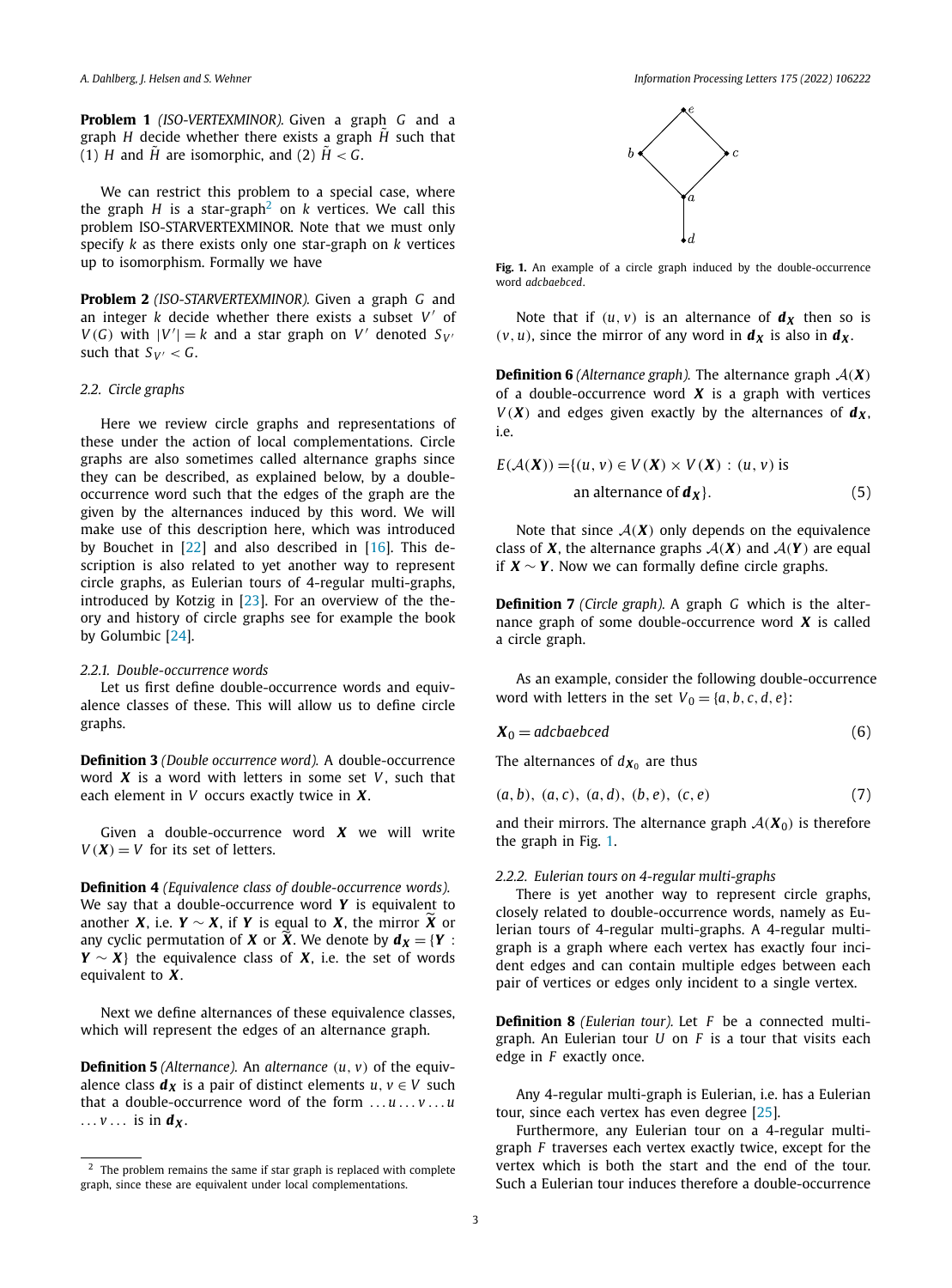word, the letters of which are the vertices of *F* , and consequently a circle graph as described in the following definition.

**Definition 9** *(Induced double-occurrence word).* Let *F* be a connected 4-regular multi-graph on *k* vertices *V (F )*. Let *U* be a Eulerian tour on *F* of the form

$$
U = x_0 e_0 x_1 \dots x_{2k-2} e_{2k-2} x_{2k-1} e_{2k-1} x_0, \tag{8}
$$

with  $x_i \in V(F)$  and  $e_i \in E(F)$ . Note that every element of *V* occurs exactly twice in *U*, except  $x_0$ . From a Eulerian tour *U* as in eq. (8) we define an induced double-occurrence word as

$$
m(U) = x_0 x_1 \dots x_{2k-2} x_{2k-1}.
$$
\n(9)

To denote the alternance graph given by the doubleoccurrence word induced by a Eulerian tour, we will write  $A(U) \equiv A(m(U)).$ 

Similarly to double-occurrence words, we also introduce equivalence classes of Eulerian tours under cyclic permutation or reversal of the tour.

**Definition 10** *(Equivalence class of Eulerian tours).* Let *F* be a connected 4-regular multi-graph and *U* be an Eulerian tour on  $F$ . We say that an Eulerian tour  $U'$  on  $F$  is equivalent to *U*, i.e.  $U \sim U'$ , if *U'* is equal to *U*, the reversal  $\widetilde{U}$  or any cyclic permutation of *U* or *U*. We denote by  $t_U$  the equivalence class of *U*, i.e. the set of Eulerian tours on *F* which are equivalent to *U*.

It is clear that if the Eulerian tours *U* and *U'* on a 4-regular multi-graph *F* are equivalent, then so are the double-occurrence words  $m(U)$  and  $m(U')$ . Furthermore, as for double-occurrence words, two equivalent Eulerian tours on a connected 4-regular multi-graph induce the same alternance graph.

Consider for example the 4-regular multi-graph in Fig.  $2(a)$  $2(a)$ . This graph has a tour  $U_0$  with an induced doubleoccurrence word

$$
m(U_0) = adcbaebced
$$
 (10)

Note, that this is equal to the word in eq. [\(6\)](#page-3-0) which shows that  $A(U)$  is also the graph in Fig. [1.](#page-3-0)

#### *2.2.3. Vertex-minors of circle graphs*

When we are considering vertex-minors of circle graphs, it is useful to map the operations of local complementation and vertex deletion on an alternance graph of a doubleoccurrence word to operations on that double-occurrence word. Here we fix some notation and recap results also discussed in [\[21\]](#page-8-0).

We start by considering local complementation. Let  $X = AvBvC$  be a double-occurrence word with alternance graph  $A(X)$  and let *v* be an element in  $V(X)$ . Local complementation at the vertex *v* in the graph  $A(X)$  now corresponds to the mirroring of the sub-word *B* of *X* in between the two occurrences of *v*, i.e.

$$
\tau_{\nu}(\mathcal{A}(\boldsymbol{X})) = \mathcal{A}(\boldsymbol{A}\nu\widetilde{\boldsymbol{B}}\nu\boldsymbol{C})
$$
\n(11)

Note that both the double-occurrence word  $X = AvBvC$ and the double-occurrence word  $A \vee B \vee C$  arise as words induced by Eulerian tours on the same 4-regular graph *F* . One can in fact show that two circle graphs are equivalent under the action of local complementation if and only if they arise as alternance graphs induced by Eulerian tours on the same 4-regular multi-graph [\[16](#page-8-0)].

Next we consider vertex deletion. We will denote by  $X \setminus v$  the deletion of the element  $v$ , i.e.

$$
\mathbf{X} \setminus v \equiv (\mathbf{A} \mathbf{v} \mathbf{B} \mathbf{v} \mathbf{C}) \setminus v = \mathbf{A} \mathbf{B} \mathbf{C}.
$$
 (12)

The resulting word *ABC* is also a double-occurrence word and furthermore we have that

$$
\mathcal{A}(\boldsymbol{X}) \setminus \nu = \mathcal{A}(\boldsymbol{X} \setminus \nu). \tag{13}
$$

If  $W = \{w_1, w_2, \ldots, w_l\}$  is a subset of *V*, we will write  $X \setminus$ *W* as the deletion of all elements in *W*, i.e.

$$
\mathbf{X} \setminus W = (\dots((\mathbf{X} \setminus w_1) \setminus w_2) \dots) \setminus w_l. \tag{14}
$$

Connected to this we can also define an induced doubleoccurrence sub-word  $X[W] = X \setminus (V \setminus W)$ . The reason for calling this an induced double-occurrence sub-word stems from its relation to induced subgraphs of the alternance graph as

$$
A(\mathbf{X})[W] = A(\mathbf{X}[W]). \tag{15}
$$

We can decide if a circle graph has a certain vertexminor by considering Eulerian tours of a 4-regular graph, which is captured in the following theorem, a proof of which can be found in  $[21]$  $[21]$ . This theorem states that vertex-minors of alternance graphs induced by a Eulerian tour on a 4-regular graph *F* are exactly the alternance graphs induced by sub-words formed by Eulerian tours on *F* .

**Theorem 1.** *Let F be a connected* 4*-regular multi-graph and let G* be a circle graph such that  $G = \mathcal{A}(U)$  for some Eulerian tour *U on F . Then G is a vertex-minor of G if and only if there exists a Eulerian tour U on F such that*

$$
G' = \mathcal{A}(m(U')[V(G')]).
$$
\n(16)

### *2.2.4. Semi-ordered Eulerian tours*

From the previous sections we have seen that circle graphs and their vertex-minors can be described by Eulerian tours on connected 4-regular multi-graphs. One can thus ask, given a graph *H*, what properties a 4-regular multi-graph *F* must possess such that any of its alternance graphs<sup>3</sup> has *H* as a vertex-minor. We answered this question in [\[10\]](#page-8-0) for the case when *H* is a star graph by introducing the notion of a Semi-ordered Eulerian Tour (SOET), defined as

<sup>&</sup>lt;sup>3</sup> Note that if  $H < A(U)$  for some Eulerian tour *U* on *F* then  $H < A(U)$  $A(U')$  for all Eulerian tours  $U'$  on  $F$ .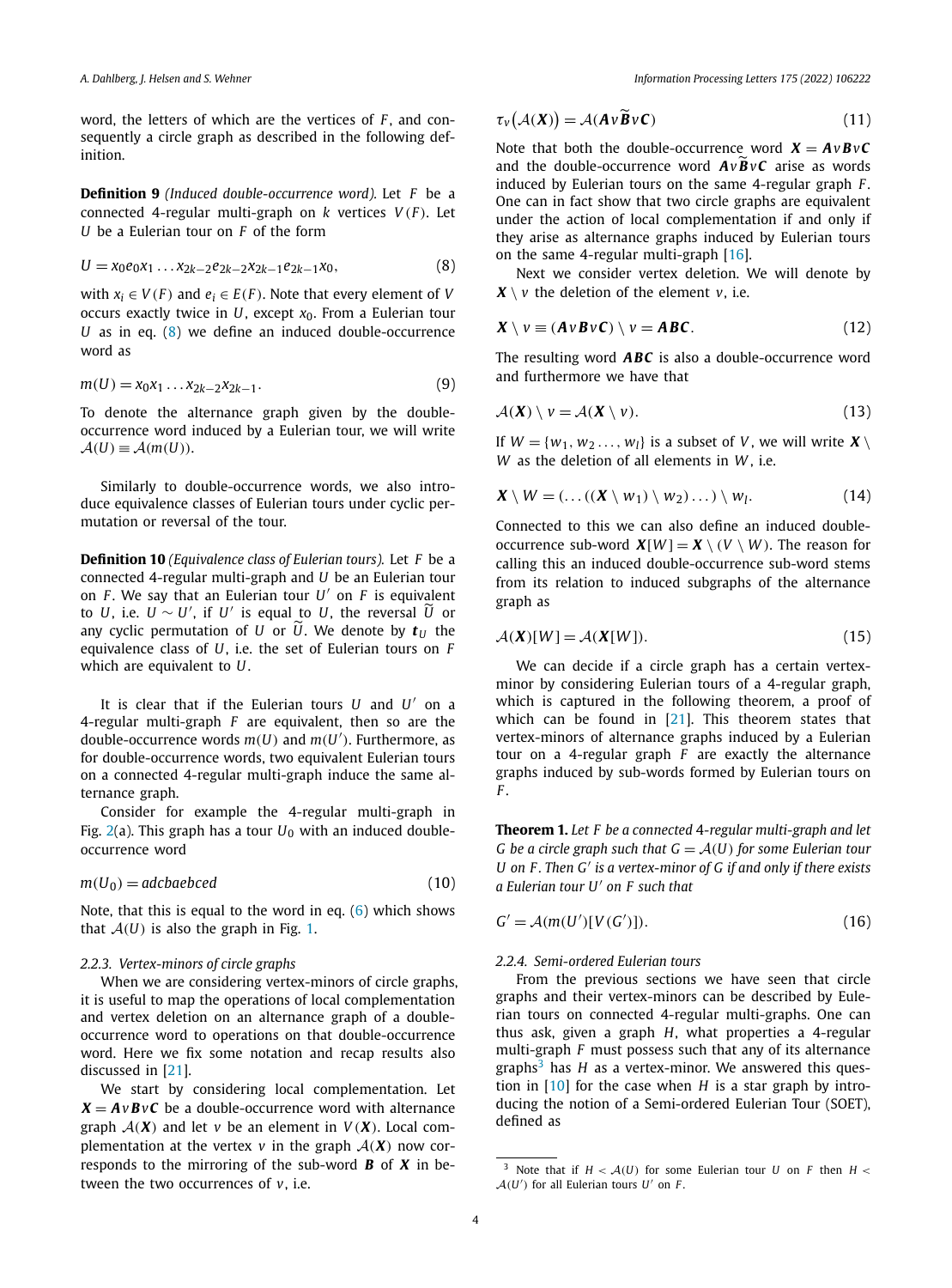<span id="page-5-0"></span>

**Fig. 2.** Examples of two 4-regular multi-graphs. Fig. 2a is an example of a graph that allows for a SOET with respect to the set  $V' = \{a, b, c, d\}$ . A SOET for this graph is for example  $m(U) = abcdaebeed$ . The graph in Fig. 2b on the other hand does not allow for any SOET with respect to the set  $V' = \{a, b, c, d\}.$ 

**Definition 11** *(SOET).* Let *F* be a 4-regular multi-graph and let  $V' \subseteq V(F)$  be a subset of its vertices. Furthermore, let  $\mathbf{s} = s_0 s_1 \dots s_{k-1}$  be a word with letters in *V'* such that each element of V' occurs exactly once in *s* and where  $k = |V'|$ . A semi-ordered Eulerian tour *U* with respect to  $V'$  is a Eulerian tour such that  $m(U) =$  $s_0X_0s_1...s_{k-1}X_{k-1}s_0Y_0s_1...s_{k-1}Y_{k-1}$  and where  $X_0$ *, X*1*,..., Xk*−1*, Y* <sup>0</sup>*,..., Yk*−<sup>1</sup> are words (possibly empty) with letters in  $V(F) \setminus V'$ . This can also be stated as  $m(U)[V'] =$ **ss**, for a word **s**.

Note that the multi-graph *F* is not assumed to be simple, so multi-edges and self-loops are allowed. A SOET is a Eulerian tour on *F* that traverses the elements of *V* in some order once and then again in the same order. The particular order in which the SOET traverses *V'* will not be important here, only that it traverses  $V'$  in the same order twice. As an example, the graph in Fig. 2(a) allows for a SOET with respect to the set {*a, b, c,d*} but the graph in Fig. 2(b) does not.

The following theorem, a trivial corollary of Corollary 2.6.1 in [\[10\]](#page-8-0), connects the problem of finding star graphs<sup>4</sup> as vertex-minors of circle graphs to the problem of finding SOETs on 4-regular multi-graphs.

**Theorem 2.** *Let F be a connected* 4*-regular multi-graph and let G be a circle graph given by the alternance graph of a Eulerian tour U* on *F*, *i.e.*  $G = \mathcal{A}(U)$ *. Furthermore let*  $S_V$  *be a star graph on* the vertices V'. Then  $S_{V'} < G$  if and only if F allows for a *SOET (see Definition 11) with respect to V .*

This gives rise to a natural decision problem which we denote ISO-SOET:

**Problem 3** *(ISO-SOET).* Let *F* be a 4-regular multi-graph and let  $k \leq |V(F)|$  be an integer. Decide whether there is a subset  $V' \subset V(F)$  of size  $|V'| = k$  such that there exists a SOET *U* on *F* with respect to the set *V'*.

In  $[21]$  $[21]$  we proved that a version of Problem 3 where *V* is part of the input to the problem, is NP-complete. In the next section we prove that also the problem of deciding whether such a *V* exists, i.e. Problem 3, is also NP-complete.

One can see that a SOET on a 4-regular multi-graph *F* with respect to V', imparts an ordering on the subset of vertices V'. We will in particular be interested in vertices in *V'* that are 'consecutive' with respect to the SOET. Consecutiveness is defined as follows.

**Definition 12** *(Consecutive vertices).* Let *F* be a 4-regular graph and *U* a SOET on *F* with respect to a subset  $V' \subset$ *V*(*F*). Two vertices *u*,  $v \in V'$  are called consecutive in *U* if there exist a sub-word  $uXv$  or  $vXu$  of  $m(U)$  such that no letter of **X** is in  $V'$ .

We also define the notion of a "maximal sub-word" associated with two consecutive vertices.

**Definition 13** *(Maximal sub-words).* Let *F* be a 4-regular multi-graph and *U* a SOET on *F* with respect to a subset  $V' \subset V(F)$ . The double-occurrence word induced by *U* is then of the form  $m(U) = s_0 X_0 s_1 ... s_{k-1} X_{k-1} s_0 Y_0 s_1 ...$  $s_{k-1}$ *Y*<sub>*k*−1</sub>, where  $k = |V'|$ , {*s*<sub>0</sub>, ...,,*s*<sub>*k*−1</sub>} = *V*<sup>'</sup> and *<i>X*<sub>0</sub>, ...,  $X_{k-1}$ ,  $Y_0$ , ...,  $Y_{k-1}$  are words (possibly empty) with letters in  $V(F) \setminus V'$ .

For  $i \in [k]$ , we call  $X_i$  and  $Y_i$  the two maximal subwords associated with the consecutive vertices *si* and  $S(i+1 \pmod{k}$ .

Given two consecutive vertices *u* and *v*, we will denote their two maximal sub-words as  $X$  and  $X'$ ,  $Y$  and  $Y'$  or similar.

#### **3. NP-completeness of the vertex-minor problem**

In this section we prove the NP-completeness of the vertex-minor problem. This we do in three steps. We will begin by (1) proving that ISO-SOET is NP-Hard. We do this by reducing the problem of deciding whether a 3-regular graph *R* is Hamiltonian to ISO-SOET. Next we (2) reduce ISO-SOET to ISO-STARVERTEXMINOR and ISO-STARVERTEXMINOR to ISO-VERTEXMINOR, thus proving the NP-hardness of ISO-VERTEXMINOR. Finally we (3) show that ISO-VERTEXMINOR is also in NP.

*3.1. SOET is NP-hard*

We first review the definition of a Hamiltonian graph and the associated CUBHAM decision problem.

**Definition 14** *(Hamiltonian).* A graph is said to be Hamiltonian if it contains a Hamiltonian cycle. A Hamiltonian cycle is a cycle that visits each vertex in the graph exactly once.

**Problem 4** *(CUBHAM).* Let *R* be a 3-regular graph. Decide whether *R* is Hamiltonian.

The reduction of CUBHAM to ISO-SOET is done by going through the following steps.

1. Introduce the notion of a  $(4$ -regular)  $K_3$ -expansion  $\Lambda(R)$  of a 3-regular graph *R*. This is done in Definition [15.](#page-6-0)

<sup>4</sup> The theorem also holds if one replaces star graphs with complete graphs since they are equivalent under local complementations.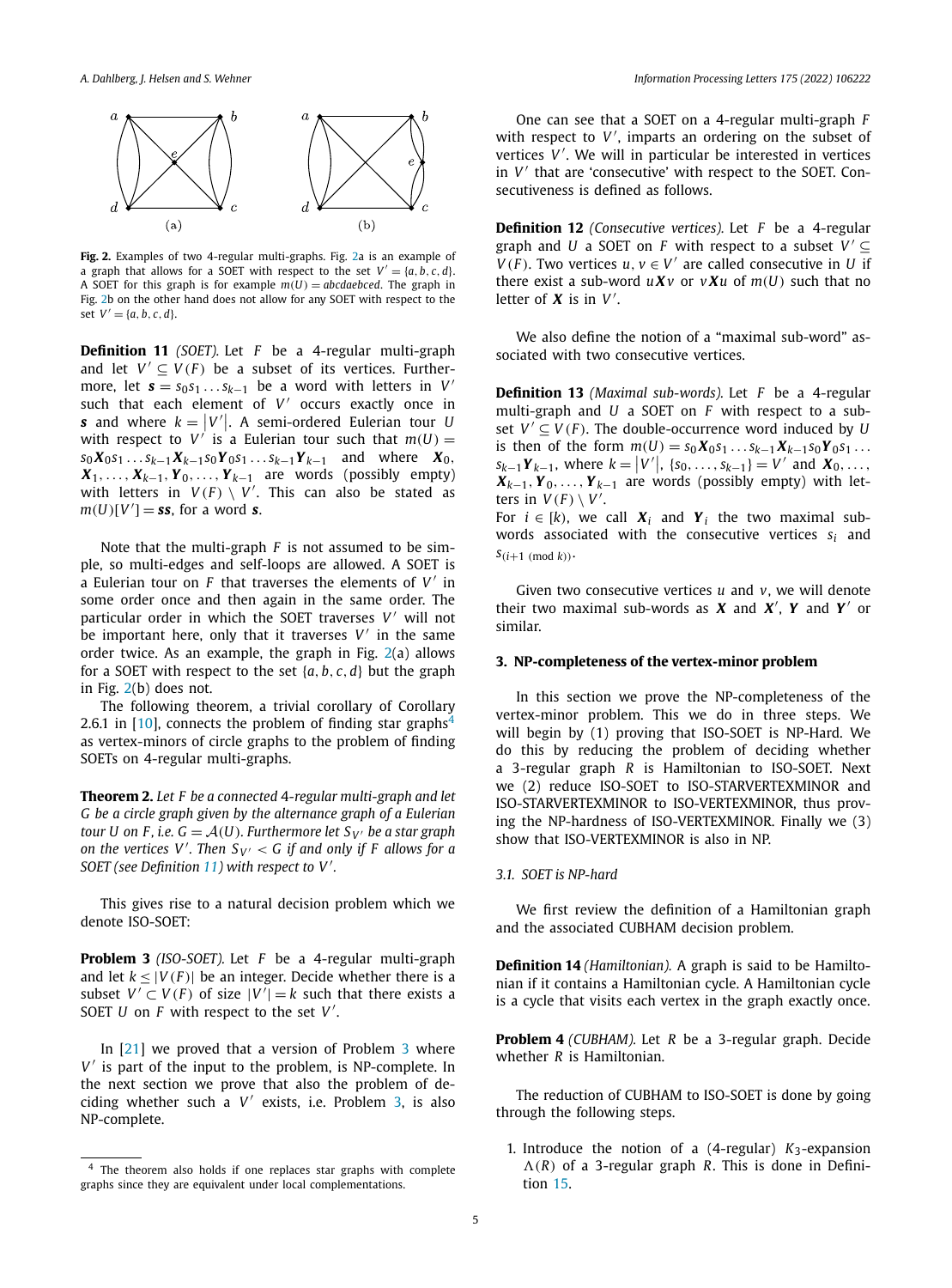<span id="page-6-0"></span>

**Fig. 3.** Figure showing (a) the complete graph  $K_V$  on vertices  $V =$  $\{a, b, c, d\}$  and (b) its associated  $K_3$ -expansion  $\Lambda(K_V)$ .

- 2. Prove that if a 3-regular graph *R* is Hamiltonian then the  $K_3$ -expansion  $\Lambda(R)$  of R allows for a SOET of size  $2|V(R)|$ . This is done in Lemma 1.
- 3. Prove that if the  $K_3$ -expansion  $\Lambda(R)$  of a 3-regular graph *R* allows for a SOET of size  $2|V(R)|$  then *R* is Hamiltonian. This is done in Lemma [3.](#page-7-0)

Note that 2. and 3. above provide necessary and sufficient conditions for whether a 3-regular graph *R* is Hamiltonian in terms of whether  $\Lambda(R)$  allows for a SOET of a certain size. This implies that CUBHAM reduces to ISO-SOET and hence that ISO-SOET is NP-hard.

We begin by introducing the *K*3-expansion: a mapping from 3-regular graphs to 4-regular multi-graphs. Note that this expansion differs from the *triangular-expansion* used in [\[21](#page-8-0)].

**Definition 15** *(K*3*-expansion).* Let *R* be a 3-regular graph. A  $K_3$ -expansion  $\Lambda(R)$  of a 3-regular graph *R* is constructed from *R* by performing the following two steps:

1. Replace each vertex *v* in *R* with a subgraph isomorphic to  $K_3$  as below



where *x*, *y* and *z* are the neighbors of *v*. We will denote the *K*3-subgraph associated to the vertex *v* with *T*<sub>*v*</sub>, i.e.  $T_v = G[\{v^{(x)}, v^{(y)}, v^{(z)}\}].$ 

2. Double any edge that is incident on two subgraphs  $T_v$ ,  $T_{v'}$  for distinct *v*, *v'*.

The graph  $\Lambda(R)$  will be called a  $K_3$ -expansion of R. A multi-graph *F* that is the *K*3-expansion of some 3-regular graph *R* will also be referred to as a *K*3-expanded graph. Furthermore, the number of vertices in  $\Lambda(R)$  is  $3 \cdot |V(R)|$ and the number of edges is  $2 \cdot |E(R)| + 3 \cdot |V(R)|$ . In Fig. 3 we show an example of a 3-regular graph and its *K*3 expansion.

We now argue that if a 3-regular graph *R* is Hamiltonian then its  $K_3$ -expansion allows for a SOET on  $2|V(R)|$ 



**Fig. 4.** Figure showing (a) a Hamiltonian path (blue dashed arrows) on the complete graph on vertices  $V = \{a, b, c, d\}$  and (b) the corresponding disjoint trails described by the words **V** (blue dashed arrows) and **W** (pink dashed-dotted arrows) from eqs. (18) and (19) on the associated  $K_3$ -expansion  $\Lambda(K_V)$ . The edges used to extend the tour to a Eulerian tour as captured by Algorithm 1 are show as green dotted arrows.

**Algorithm 1** Algorithm for lifting the tour  $U_{VW}$  to a Eulerian tour on  $\Lambda(R)$ .

**for** *i* ∈ [*k)* **do if**  $x_i^{(v_i)}v_i^{(x_i)}x_i^{(v_i)} \not\subset \mathbf{W}$  then Insert  $v_i^{(x_i)}x_i^{(v_i)}$  into **W** right after  $x_i^{(v_i)}$ **end if end for**

vertices and thus providing a necessary condition for a 3 regular graph being Hamiltonian.

**Lemma 1.** *Let R be a* 3*-regular graph with k vertices and let*  $\Lambda(R)$  *be its*  $K_3$ -expansion. If *R* is *Hamiltonian then*  $\Lambda(R)$  *allows for a SOET of size* 2*k.*

**Proof.** Let *M* be a Hamiltonian tour on *R*. Choose  $x_0 \in$ *V*(*R*) and let **L** =  $x_0x_1 \cdots x_{k-1}$  be the word formed by walking along  $M$  when starting on  $x_0$ . Note that  $x_i, x_{i+1 \pmod{k}}$  are adjacent in *R* for all  $i \in [k]$ . Now consider the  $K_3$ -expansion  $\Lambda(R)$  of R. We will argue that  $\Lambda(R)$  allows for a SOET with respect to the set  $V' =$  ${x_0^{(x_{k-1})}, x_0^{(x_1)}, x_1^{(x_0)}, x_1^{(x_2)}, \ldots, x_{k-1}^{(x_{k-2})}, x_{k-1}^{(x_0)}\}.$  For all  $i \in [k]$  let  $v_i$  be the unique vertex adjacent to  $x_i$  in  $\Lambda(R)$  that is not *x*<sub>(*i*−1 (mod *k*)) or *x*<sub>(*i*+1 (mod *k*)). Now consider the following</sub></sub> words on  $V(\Lambda(R))$ .

$$
\mathbf{V} := x_0^{x_{k-1}} x_0^{(x_1)} x_1^{(x_0)} x_1^{(x_2)} x_2^{(x_1)} x_2^{(x_3)} \dots x_{k-1}^{(x_{k-2})} x_{k-1}^{(x_0)} \tag{18}
$$
\n
$$
\mathbf{W} := x_0^{x_{k-1}} x_1^{(v_0)} x_1^{(x_1)} x_2^{(x_0)} x_2^{(v_1)} x_2^{(x_2)} x_3^{(x_1)} x_3^{(v_2)} x_3^{(x_3)}
$$

$$
:= x_0^{x-1} x_0^{(v_0)} x_0^{(x_1)} x_1^{(x_1)} x_1^{(x_1)} x_1^{(x_2)} x_2^{(x_1)} x_2^{(x_2)} x_2^{(x_3)}
$$
  
...
$$
x_{k-1}^{(x_{k-2})} x_{k-1}^{(v_{k-1})} x_{k-1}^{(x_0)}
$$
(19)

These words describe disjoint trails on  $\Lambda(R)$  as illustrated for an example graph in Fig. 4.

Now consider the word **VW**. This word describes a trail  $U_{VW}$  on  $\Lambda(R)$  that visits every vertex in  $V'$  exactly twice in the same order. This means  $U_{VW}$  is a semi-ordered tour. It is however not Eulerian. To make it Eulerian we have to extend the tour  $U_{VW}$  to include all edges in  $\Lambda(R)$ . Note that these edges are precisely the edges connecting the vertices  $x_i^{(v_i)}, v_i^{(x_i)}$  for all  $i \in [k)$ . We can lift  $U_{VW}$  to a Eulerian tour by adding vertices to **W** by the following algorithm. It is easy to see that the tour described by **VW** after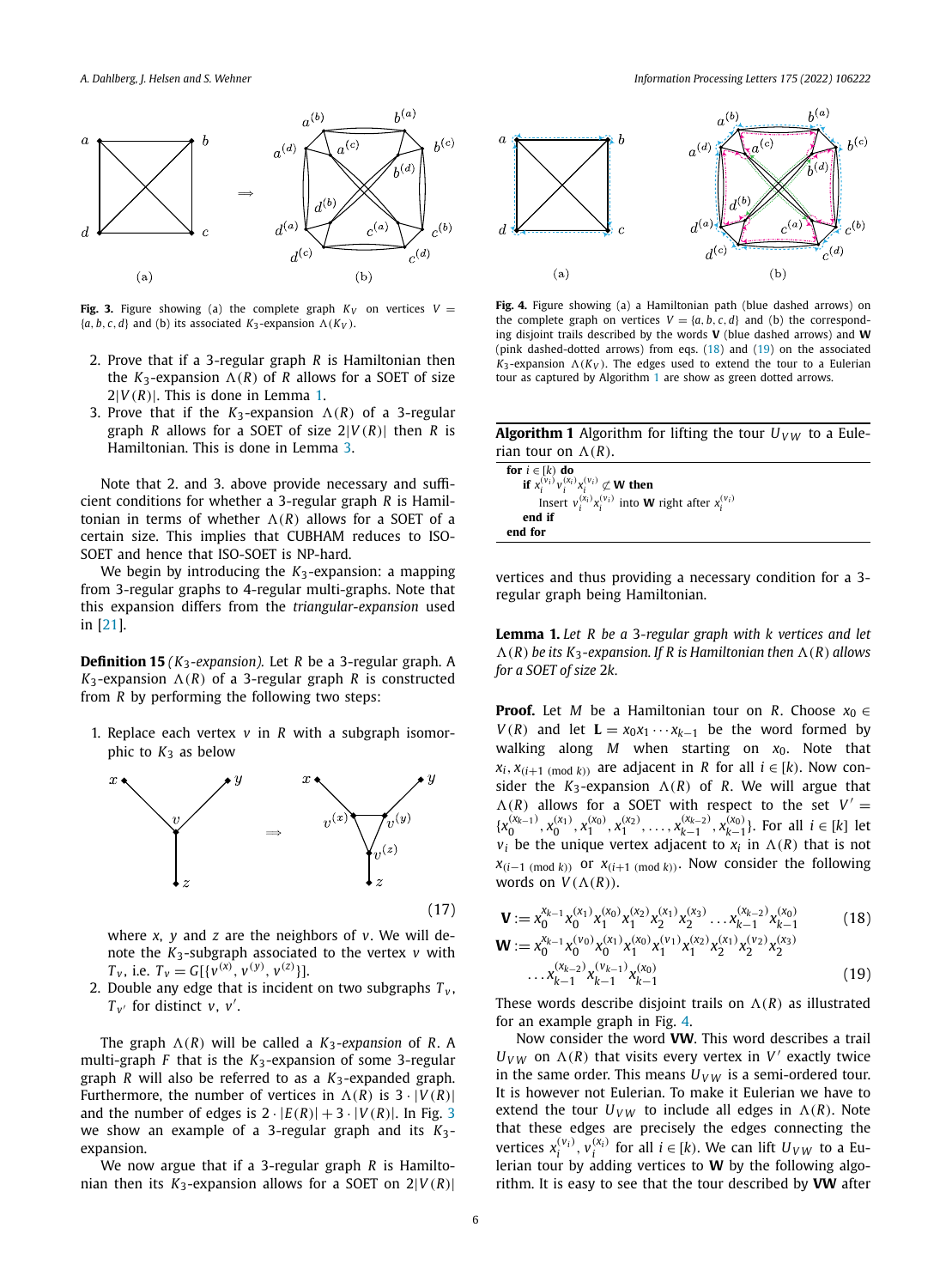<span id="page-7-0"></span>running Algorithm [1](#page-6-0) is also Eulerian and is hence a SOET with respect to the set  $V'$ . This completes the lemma.  $\Box$ 

Next we prove a necessary condition (Lemma 3) for the existence of a SOET on a subset V' of the vertices of a 4regular graph *F* .

**Lemma 2.** Let F be a 4-regular graph and  $V' \geq 4$  be a subset *of its vertices. If there exists three distinct vertices in V which are all mutually adjacent, then F does not allow for a SOET with respect to V .*

**Proof.** Assume that *F* has three vertices  $\{u, v, w\} \subset V'$ which are all mutually adjacent. Let *U* be a Eulerian tour on *F* (note that *U* always exists). Assume by contradiction that  $U$  is a SOET with respect to  $V'$ . It is easy to see that since *u* and *v* are adjacent in *F* they must also be consecutive in *U*. However the same is true for *u* and *w* and also *w* and *v*. This means a tour starting at *u* and must traverse *v*, then *w*, and then immediately *u* again (up to interchanging *u* and *w*). Since {*u, v, w*} is a strict subset of *V'* (since by assumption  $|V'| \ge 4$ ) this means that, when starting at *u*, the tour *U* does not traverse all vertices in *V* before returning to *u*. This gives a contradiction with the definition of SOET from which the lemma follows.  $\Box$ 

Now we will leverage Lemma 2 to prove that if the *K*3 expansion  $\Lambda(R)$  of a 3-regular graph *R* allows for a SOET with respect to a vertex-set V' with  $|V'| = 2|V(R)|$  then the graph *R* must be Hamiltonian.

**Lemma 3.** Let R be a 3-regular graph and  $\Lambda(R)$  its  $K_3$ *expansion. If there exists a set*  $V' \subset V(\Lambda(R))$  *with*  $|V'| =$  $2|V(R)|$  *such that*  $\Lambda(R)$  *allows for a SOET with respect to*  $V'$ *then R must be Hamiltonian.*

**Proof.** Assume that there exists a subset  $V'$  of  $V(\Lambda(R))$ with  $|V'| = 2|V(R)|$  such that  $\Lambda(R)$  allows for a SOET *U* with respect to  $V'$ .

Note first that since  $|V(\Lambda)| = 3|V(R)|$  and  $|V'| =$  $2|V(R)|$  we must have, by Lemma 2 that  $|V[T_u] \cap V'| = 2$ for all  $u \in V(R)$ . This is easiest seen by contradiction. Assume that there exists a  $u \in V(R)$  such that  $|V[T_u] \cap V'|$  < 2. From the fact that (1)  $V(T_v) \cap V(T_{v'}) = \emptyset$  for all  $v, v' \in V$ *V*(*R*), (2)  $|V(\Lambda)| = 3|V(R)|$  and (3)  $|V'| = 2|V(R)|$  we then know that there must also a exist a  $u' \in V(R)$  such that  $|V(T_{u'}) \cap V'| = 3$ . This means that  $V(T_{u'}) \subset V'$ . However the induced subgraph  $\Lambda(R)[T_{u'}]$  is isomorphic to  $K_3$ (this is easily seen from the definition of *K*<sub>3</sub>-expansion). By Lemma 2 we must thus conclude that  $\Lambda(R)$  does not allow for a SOET with respect to  $V'$  leading to a contradiction. Hence we must have that  $|V(T_u) \cap V'| = 2$  for all  $u \in V(R)$ .

Now consider two vertices  $x, x' \in V'$  such that  $x, x'$  are consecutive in the SOET *U*. Note that, by definition of *(R)*, there must exist  $w, w' \in V(R)$  such that  $x \in T_w$ and  $x' \in T_{w'}$ . We will now argue that we must have either  $w = w'$  or  $w, w'$  are adjacent in R. We argue this by contradiction. Assume thus that *w*, *w'* are neither equal

nor adjacent in *R*. Now let **Y** be one of the two maximal sub-words of  $m(U)$  associated to  $x, x'$ . Since  $w, w'$ are neither equal nor adjacent in *R*, the trail described by the word **Y** must pass through a triangle subgraph different from  $T_w$  and  $T_{w'}$ , i.e. there exists a vertex  $w'' \in V(R)$ such that  $|\mathbf{Y} \cap V(T_{w''})| \geq 2$ . However since by construction  $|V(T_{w''}) ∩ V'| = 2$  (as shown above) and  $|V(T_{w''})| = 3$  we must have that  $|V' \cap Y| \ge 1$ . This, however, contradicts the assumption that **Y** is a maximal sub-word. Hence we must have that  $w = w'$  or that  $(w, w') \in E(R)$ . Now consider the word *m(U)* associated to the SOET *U* and the induced sub-word  $m(U)[V']$ . By the above, and the fact that if two vertices in  $V'$  are adjacent in  $\Lambda(R)$ , they must also be consecutive in *U* (this is a consequence of *U* being Eulerian and thus having to traverse the edge connecting these vertices), we have that  $m(U)[V']$  must be of the form

$$
m(U)[V'] = x_0x'_0x_1x'_1x_2x'_2...x_{k-1}x'_{k-1}x_0x'_0...x_{k-1}x'_{k-1}
$$
\n(20)

where  $x_i$ ,  $x'_i \in T_{w_i}$  and  $\{w_1, \ldots, w_k\} = V(R)$  and moreover that  $(w_i, w_{i+1}) \in E(R)$  for all  $i \in [k]$  and also  $(w_k, w_0) \in$ *E*(*R*). This immediately implies that the word  $M = w_1w_2$ *... wk* describes a Hamiltonian tour on *R*, and hence that *R* is Hamiltonian.  $\Box$ 

Since Lemma 3 and [1](#page-6-0) provide necessary and sufficient conditions for a 3-regular graph being Hamiltonian in terms of whether a *K*3-expanded graph allows for a SOET, we can now easily prove the hardness of Problem [3.](#page-5-0)

#### **Theorem 3.** *ISO-SOET is NP-Hard.*

**Proof.** Let *R* be an instance of CUBHAM, that is, a 3 regular graph on *k* vertices. From *R* we can construct the 4-regular  $K_3$ -expansion  $\Lambda(R)$ . Note that this can be done in poly-time in *k*. Now note that  $(\Lambda(R), 2k)$  is an instance of ISO-SOET. If *R* is a YES instance of CUBHAM, that is, *R* is Hamiltonian, then by Lemma [1](#page-6-0) we have that  $(A(R), 2k)$  is a YES instance of ISO-SOET. On the other hand, if  $(\Lambda(R), 2k)$  is a YES instance of ISO-SOET, then *R* is a YES instance of CUBHAM by Lemma 3. By contraposition this means that if *R* is a NO instance of CUBHAM, then  $(\Lambda(R), 2k)$  is a NO instance of ISO-SOET. This means CUBHAM is Karp-reducible to SOET. Since CUBHAM is NP-complete [[26](#page-8-0)], this implies that SOET is NP-hard.  $\Box$ 

#### *3.2. ISO-VERTEXMINOR is NP-hard*

Note first that ISO-STARVERTEXMINOR trivially reduces to ISO-VERTEXMINOR, as it is a strict sub-problem. This means that if ISO-STARVERTEXMINOR is NP-hard then so is ISO-VERTEXMINOR. In this section we show that the ISO-SOET reduces to ISO-VERTEXMINOR, which follows from Theorem [2](#page-5-0).

Theorem [2](#page-5-0) states that a 4-regular multi-graph *F* allows for a SOET with respect to a subset of its vertices  $V' \subseteq$  $V(F)$  if and only if an alternance graph  $A(U)$  (which is a circle graph), induced by some Eulerian tour on *F* , has a